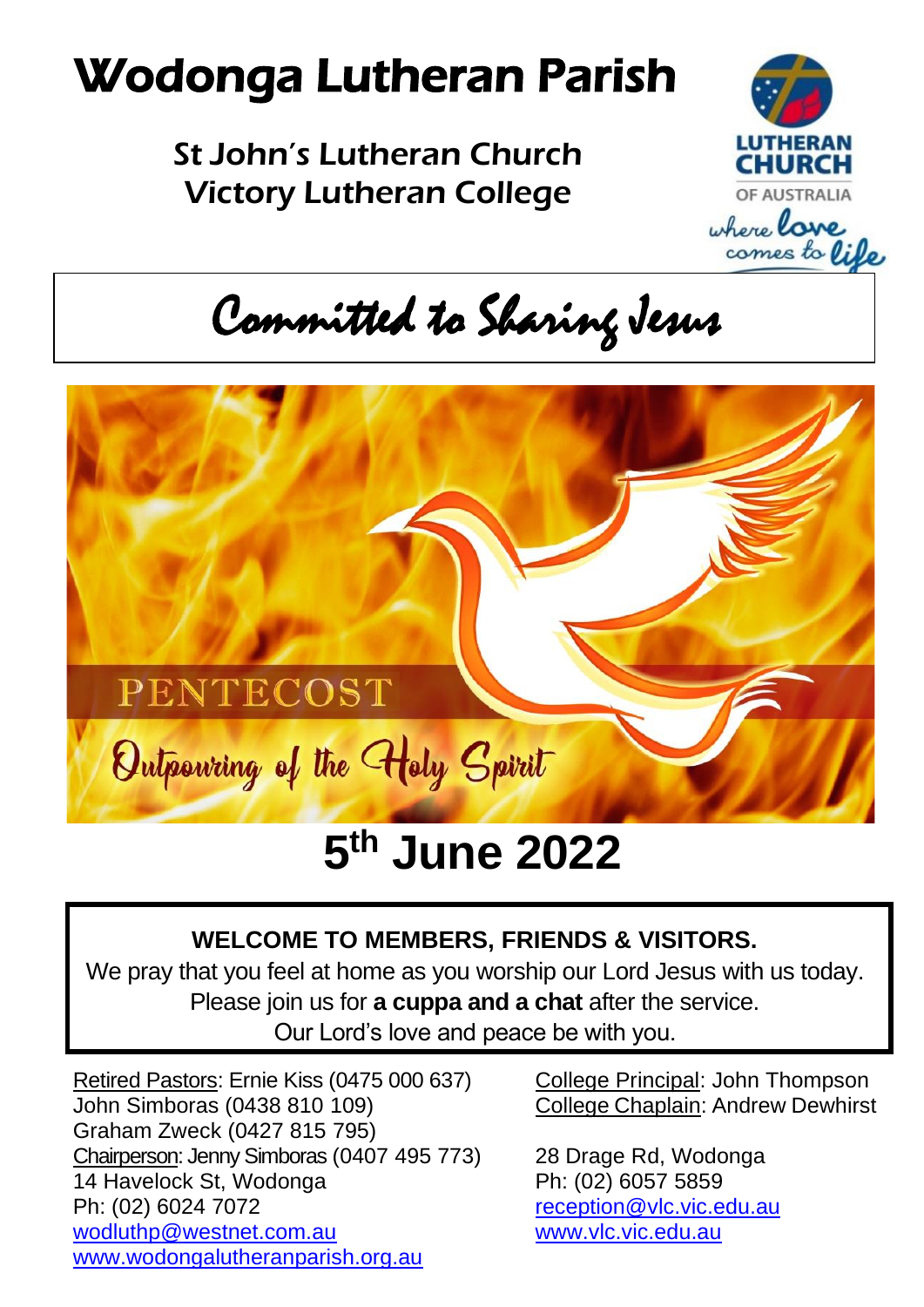| <b>WORSHIP LEADER:</b> | <b>Pastor John Simboras</b> |
|------------------------|-----------------------------|
| <b>ADDRESS:</b>        | Romans 8:15b-17a            |
| THEME:                 | <b>FLOODED BY GRACE</b>     |

# **READINGS FOR THIS WEEKEND**

| Acts 2:1-21         | The coming of the Holy Spirit                    |
|---------------------|--------------------------------------------------|
| Romans 8:14-17      | The Holy Spirit declares us to be God's children |
| John 14:8-17, 25-27 | Jesus promises the Holy Spirit                   |

# **DAILY BIBLE READINGS**

| Sunday                | John 14:8-17 (25-27) | Thursday | Acts 4:23-31 |
|-----------------------|----------------------|----------|--------------|
| Monday                | Isaiah $62:1-12$     | Friday   | Acts 8:14-25 |
| Tuesday               | Joel 2:28-32a        | Saturday | Psalm 8      |
| Wednesday Acts 4:5-21 |                      |          |              |

## **PRAYER OF THE CHURCH In our prayers this week:**

## ➢ *We pray for the following who are in need at this time:*

*Shirley BULLOCK (ESTIA); Kevin DRAPER; Roger FARRELL, Les & Ruth FRAUENFELDER (home); Gregory JENNINGS; Phyllis HEINER [Yackandandah Health Aged Care]; Robert & Elke HASLAM; Ross & Laurel McRAE [LAC Albury / Yallaroo]; Elizabeth JACOB (home in Corowa) heart disease, awaiting specialist treatment in June/July.*

- ➢ **Victory Lutheran College** We pray for the success of Year 8 Drama Week and for a time of learning and fun. We pray for the presenters who are travelling from different places to make this week a positive one.
- ➢ **Tarrington Parish, congregations of Tarrington and Warrayure** Pastor Neil Guthrig and Kylie.
- ➢ **Victorian District leadership** Victorian District Church Council DCC. Victorian District Council for Ministry Support CMS, Board for Lutheran Education Vic, NSW & Tas Council BLEVNT.

# **LCA INTERNATIONAL MISSION – PRAYER REQUESTS**

- ➢ The Evangelical Lutheran Church in Thailand as they continue to focus on evangelism and discipleship and seek to become self-reliant, that the Lord would bless their efforts to build a church built on His word and promises.
- ➢ The Lutheran World Federation (LWF) Asian Church Leaders Conference, to be held in Bangkok, Thailand this month for the first time in three years due to the pandemic.

'Lord, renew your church, begin with me!'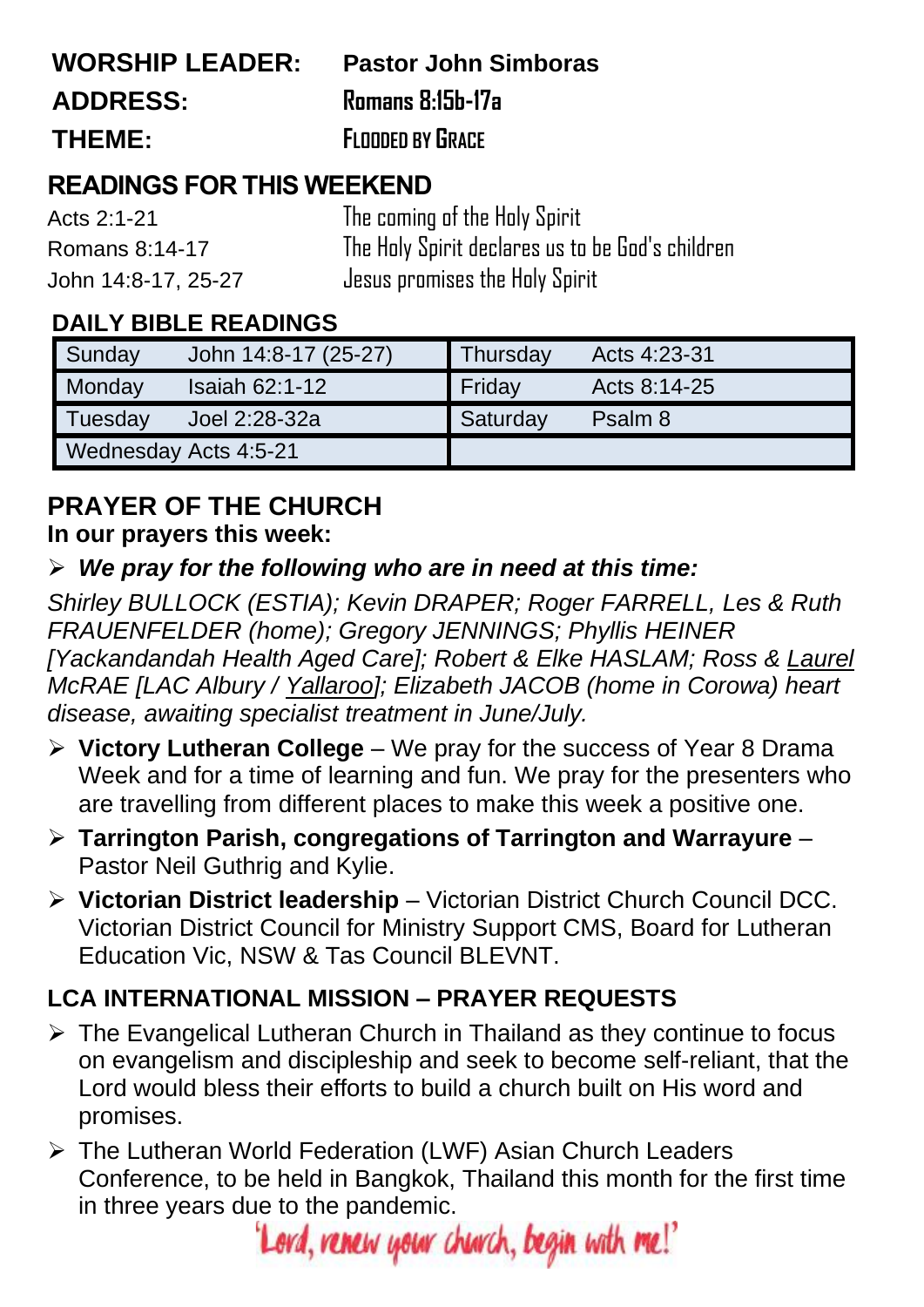# *PARISH and COMMUNITY NEWS*

# **YEAR-3 BIBLE PURCHASE APPEAL**

Thank you to all members who have donated to the Year 3 Bible Appeal. This appeal is still open and if you would like to purchase a bible, or part thereof, please put your donation in an envelope marked 'Year 3 Bibles'

#### **NAME BADGES**

The name badges have arrived and can be collected from the office upon payment. The cost of the badges worked out to be \$16 each as we had less than 25 orders.

#### **STAMPS FOR MISSION**

A BIG thank-you to all used stamp donors. Some good news: on Monday I sent 10kgs of cleaned stamps to Peter Nitschke (National Stamps for Mission project director). You might want to know how I process the stamps: I clean, sort and soak them to remove the backing. Then I sort them into the same denominations, count and bundle them into 103 lots. Parcel up clean stamps and post to Adelaide for sale. So, please, keep them coming! For more information on how the proceeds are used go to [https://lcamission.org.au](https://lcamission.org.au/) Ingrid Harder.

# **INSTALLATION OF PASTOR JOSHUA MULLER**

The installation of Pastor Joshua Muller into the Wodonga Parish will take place on **7th August at 2pm in Luther Hall, Victory Lutheran College.** Assistant Bishop Matthias Prenzler will officiate at the service.

#### **This will be the only service being held on this day in the parish.**

Neighbouring Pastors and congregations as well as local church representatives, Council dignitaries and others will be invited to attend.

The decision to have the installation at Victory Lutheran College was made by Parish Council because of the possibility of inclement weather (the date being in the middle of winter), having an afternoon tea after the service and an expected large attendance, the facilities at Havelock Street would be unsuitable.

# **WINTER BLANKET APPEAL**

Uniting Care Wodonga is currently holding a blanket appeal. If you have **good quality, clean blankets** that you can donate, please deliver to Uniting Care, cnr Beechworth Road & Nilmar Avenue, Wodonga.

Donations of new blankets and Doonas are also welcome as are cash donations.

Cash donations assist Uniting Care to purchase blankets and small tents for people who are 'sleeping rough'.

## **LCA YEARBOOK 2022**

ONE only left at \$24 each. See Heather in Parish Office.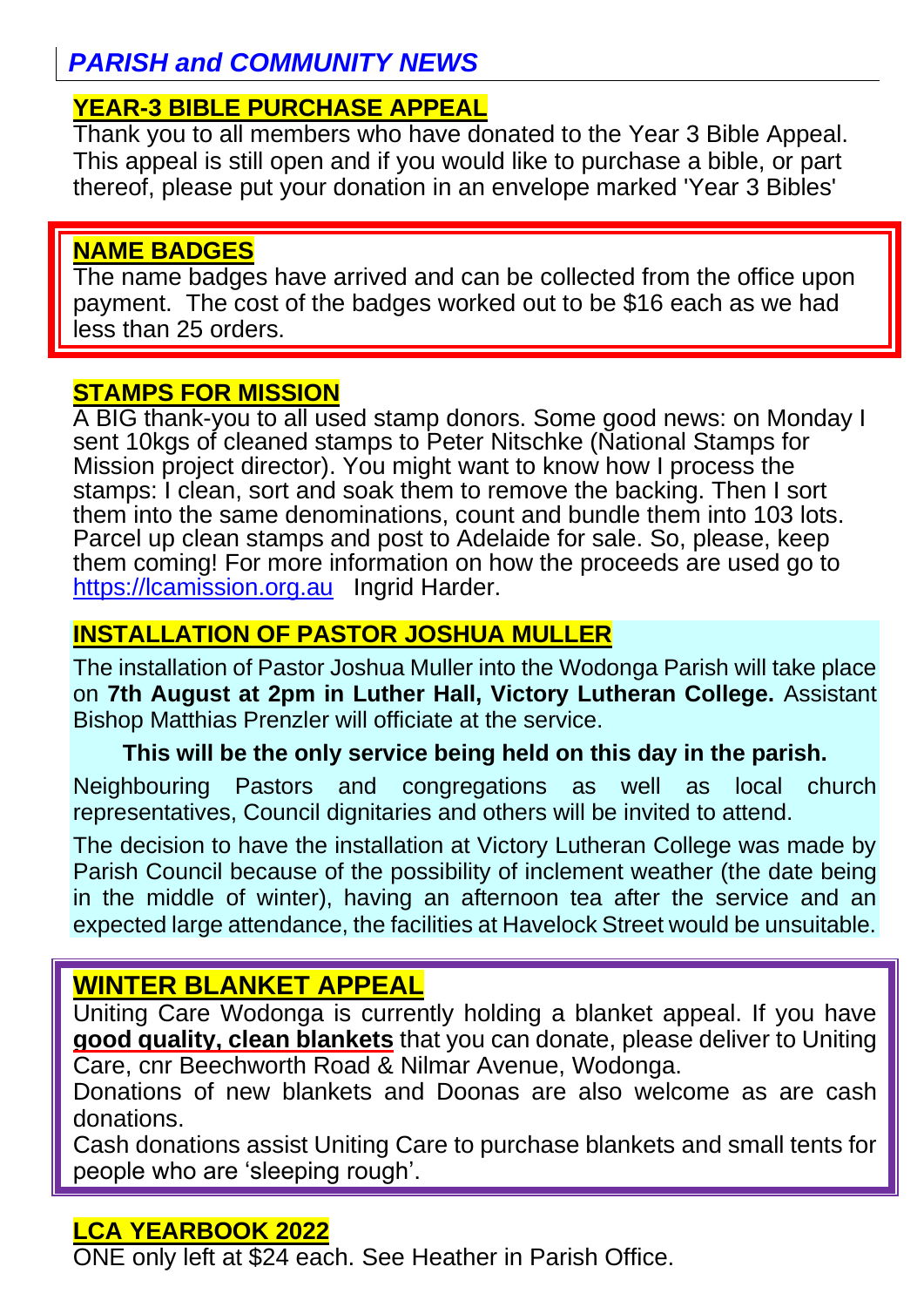# **'2022 DISTRICT CONVENTION OF SYNOD'30 SEPTEMBER -2 OCTOBER 2022**

The Wodonga Parish needs a delegate for the above Synod later in the year. If you are available and wish to service as our delegate please let the Parish Secretary Pastor Ernie Kiss, or the Parish Chair Jenny Simboras know. Registrations open 20th June 2022.

The District Convention of Synod will be held at Luther College in Melbourne. Only registered delegates, visitors and volunteers will be able to attend the Convention.'

# *ALWS NEWS*

# **Children of War THE FORGOTTEN VICTIMS**



As the world focuses on the crisis in Ukraine, and works out the most effective way to take action in the midst of war. Here at ALWS we also see victims of other wars, who are now in danger of being forgotten by the world.

Children and families are suffering exactly the same agony as you see on your TV screen as happening in Ukraine. Bombs dropping. Families fleeing.

#### **ETHIOPIA**

1.2 million people have been displaced by the war in northern Ethiopia, in Tigray. One of the LWF team returned from the front line, and reported meeting a mother so starved, she could not produce breast milk for her baby.

## **AFGHANISTAN & MYANMAR**

ALWS has also recommitted support for the girls and women of Afghanistan under threat from the Taliban, including those who have made it to safety in Pakistan, and those still in such great danger inside Afghanistan. Through ALWS, you also work inside Myanmar, despite the challenges posed after the military coup one year ago.



School is one of the most effective ways to help children recover from the trauma of war – they have a routine, they learn new things, they make friends, they have fun!

You can see the impact here at Kakuma Refugee Camp in Kenya. ALWS work in these war zones, and for children who have found safety at Kakuma Refugee Camp in Kenya, is operating effectively and efficiently, bringing healing and hope.

You can take confidence from this for what you can do for victims of the crisis in Ukraine too.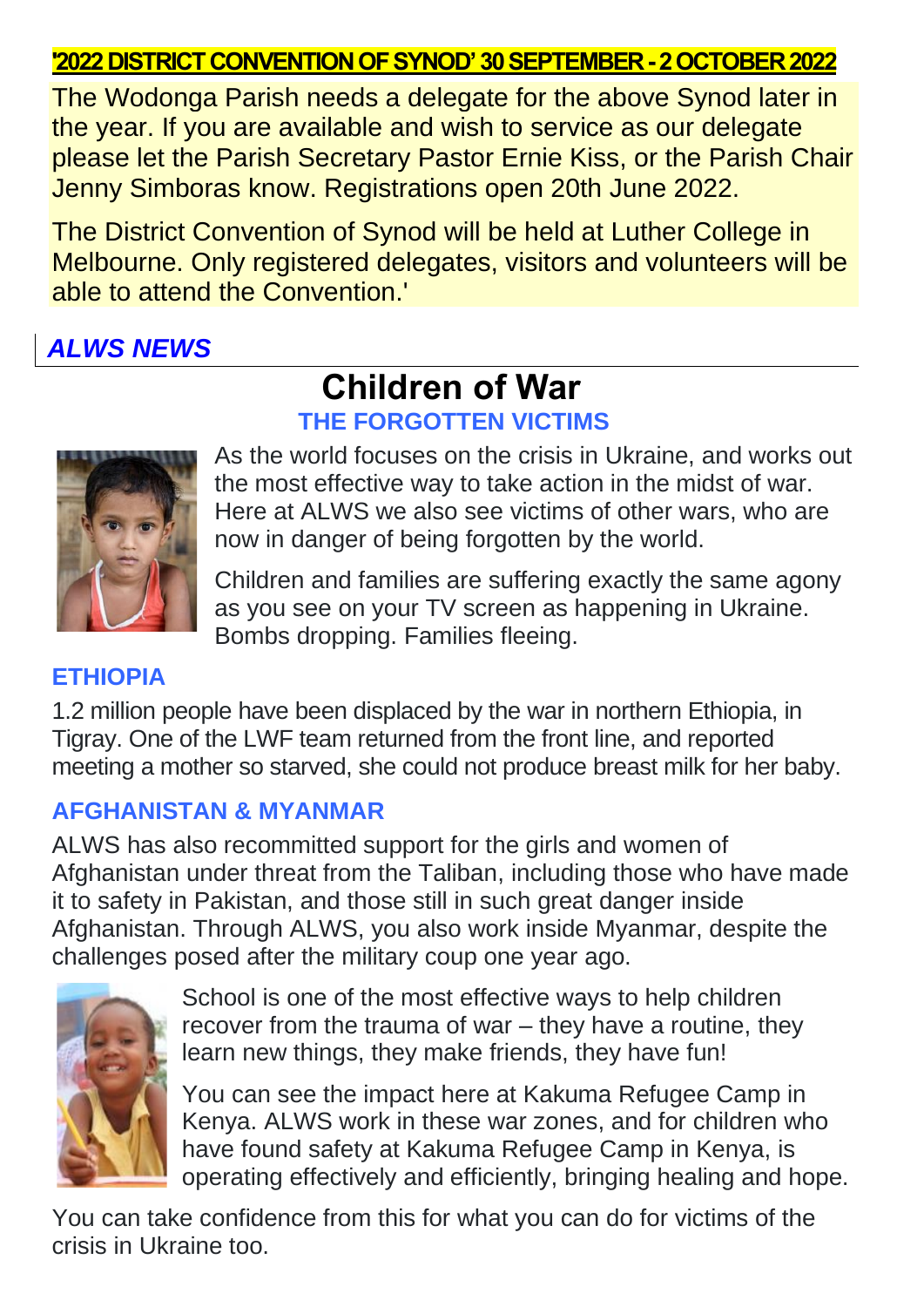# **LIVES YOU TOUCH**

Now you can keep blessing others with a gift in your Will to ALWS. Like to know more about leaving a gift in your Will to ALWS? Phone1300 763 407; or go online at alws.org.au/lives you touch, or email to [juliek@alws.org.au,](mailto:juliek@alws.org.au) or pick up a 'Lives You Touch' flyer (with more information) at the back of church

# *VICTORIA DISTRICT eNEWS*

# **District Convention of Synod** *...a new thing...*

*"Behold, I am doing a new thing; now it springs forth, do you not perceive it" (Isaiah 43:19)*



Behold, I am doing a new thing; now it springs forth, do you not perceive it  $(Isaiah 43:19)$ 

District Convention of Synod Luther College, Croydon 30 September to 02 October 2022

Preparations for District Convention of Synod have commenced. Registrations will open before the end of June and we ask that each congregation consider the election of delegates in the coming months. The congregational statistics are used as the determining factor for lay delegate representation.

All pastors of the District with an active call are delegates by virtue of their office.

Other significant actions include the call for nominations to Standing Councils and for proposals affecting the Mission, Ministries and governance of the **District** 

A significant matter at this Convention of Synod is the **election of District Bishop and Assistant Bishop**.

More information will be available very soon via eVoices, District website, Australia Post and Facebook

# *GROW MINISTRIES*

[https://lutheranchurchofaustralia.cmail20.com/t/ViewEmail/t/9A4076B40A16](https://lutheranchurchofaustralia.cmail20.com/t/ViewEmail/t/9A4076B40A16B3C32540EF23F30FEDED/B2CB8502319BCD3274AF8F7A76570606?alternativeLink=False) [B3C32540EF23F30FEDED/B2CB8502319BCD3274AF8F7A76570606?alt](https://lutheranchurchofaustralia.cmail20.com/t/ViewEmail/t/9A4076B40A16B3C32540EF23F30FEDED/B2CB8502319BCD3274AF8F7A76570606?alternativeLink=False) [ernativeLink=False](https://lutheranchurchofaustralia.cmail20.com/t/ViewEmail/t/9A4076B40A16B3C32540EF23F30FEDED/B2CB8502319BCD3274AF8F7A76570606?alternativeLink=False)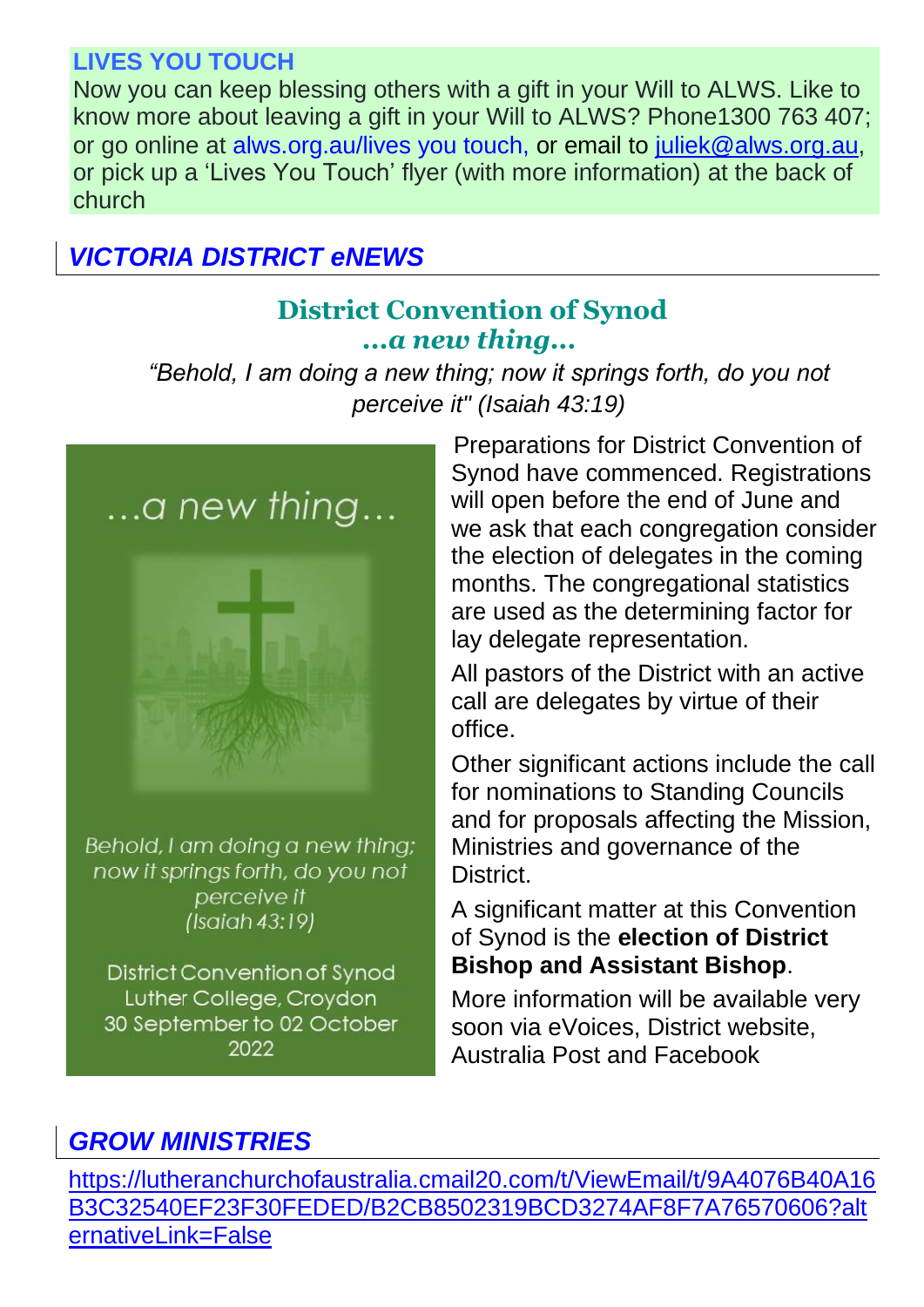

5th June 2022 PENTECOST SUNDAY The SPIrit comes



|   | <b>Devotions</b>          |                                                    |
|---|---------------------------|----------------------------------------------------|
|   | READ Daily Bible Readings |                                                    |
| s | Acts 2:1-21               | Filled with the Holy Spirit                        |
| М |                           | John 14: 8-17,25-27 Jesus promises the Holy Spirit |
| т | Ezekiel 11:16-20          | A new spirit                                       |
| w | Acts 8:14-25              | Samaritans receive the Holy Spirit                 |
| т | 1 Cor 2:1-13              | About the Spirit of God                            |
| F | Romans 8:1-17             | Life through the Spirit                            |
| s | Psalm 51:10-17            | Grant me a willing spirit                          |
| s | John 16:12-15             | The Spirit will guide you into truth               |
|   |                           | Talle also it that Dible issues. Milest            |

about the Bible verse. word or phrase was important to you as you read these verses?

# **Rituals and Traditions of**



PRAY

**TALK** 

Lord God, pour out your Spirit on us today, so that we may speak of the great things you have done. Amen.



May God pour out his Spirit upon you, so that you live boldly as his child.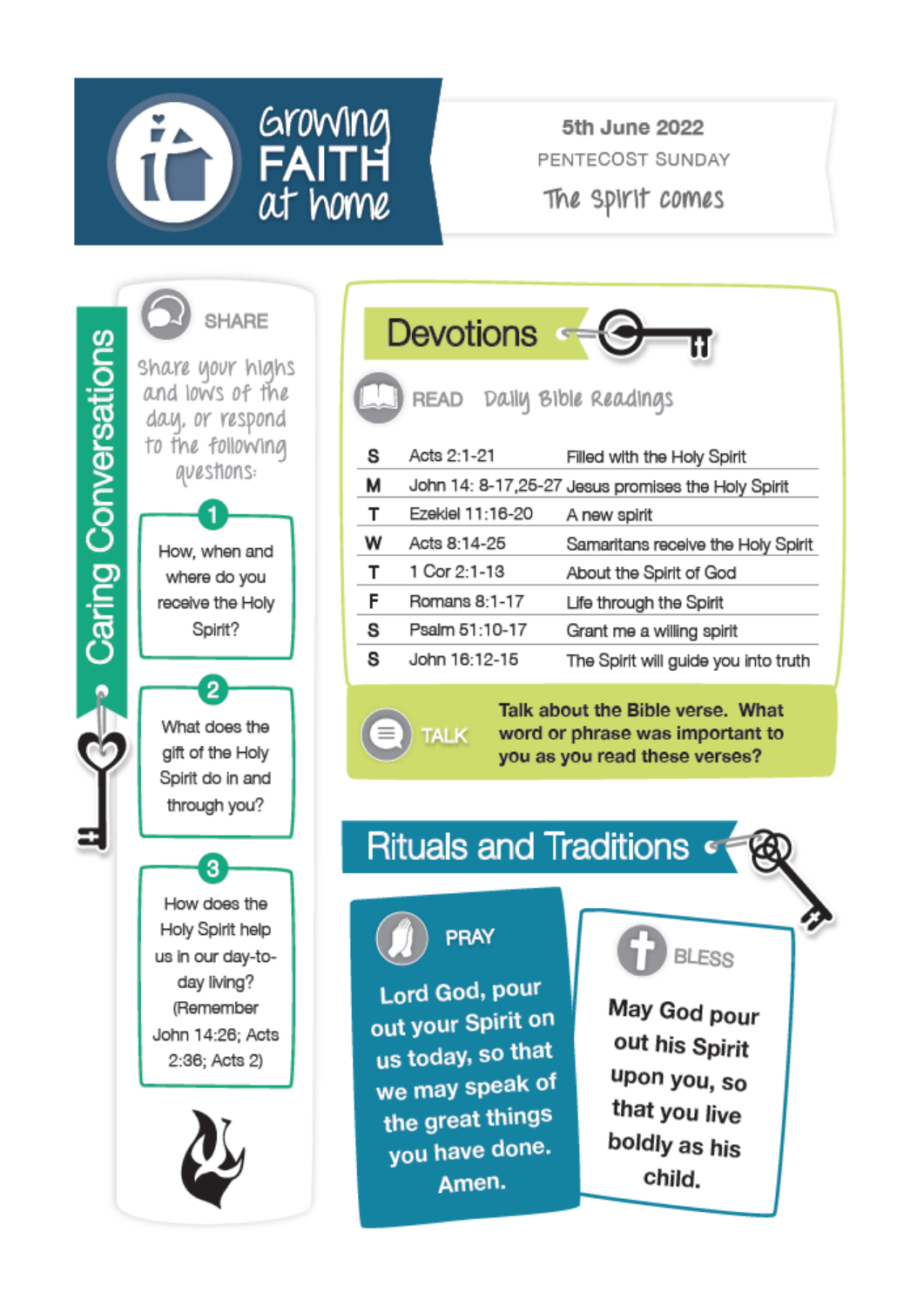#### Pentecost

On Pentecost Day we celebrate how the Holy Spirit comes to help us believe and live as God's children. Red is the colour of Pentecost and represents the flames of fire that descended on the followers of Jesus when the Holy Spirit came 50 days after Jesus' resurrection.

# **Creative Response**

Cut out little doves from a piece of card and on each write one of the following fruits of the Holy Spirit (Galatians 5:23): love, jov. peace, patience, kindness, generosity. faithfulness, gentleness and self-control.

Place the doves in a bowl and before each meal ask a household member to draw one out. Sav together these words:

#### Spirit of ......., come and produce your fruit in us. Amen.

At the end of the week use the doves to make a mobile to hang over your table during the coming weeks.



#### verse for the week

God saus: "In the last daus I will pour out my spirit on all kinds of people. Your sons and davanters Will prophesy. Your young men Will see Visions, and your old men will dream dreams."

**ACTS 2:17** 



In Acts 2 we read that there were people from 'every nation under heaven' in the city of Jerusalem on the day of Pentecost, and that they each heard the first Christians speaking in their native languages. Invite a Christian with a different cultural background or nationality into your home. Use this opportunity to learn about different Christian practices they may do.



www.growministries.org.au